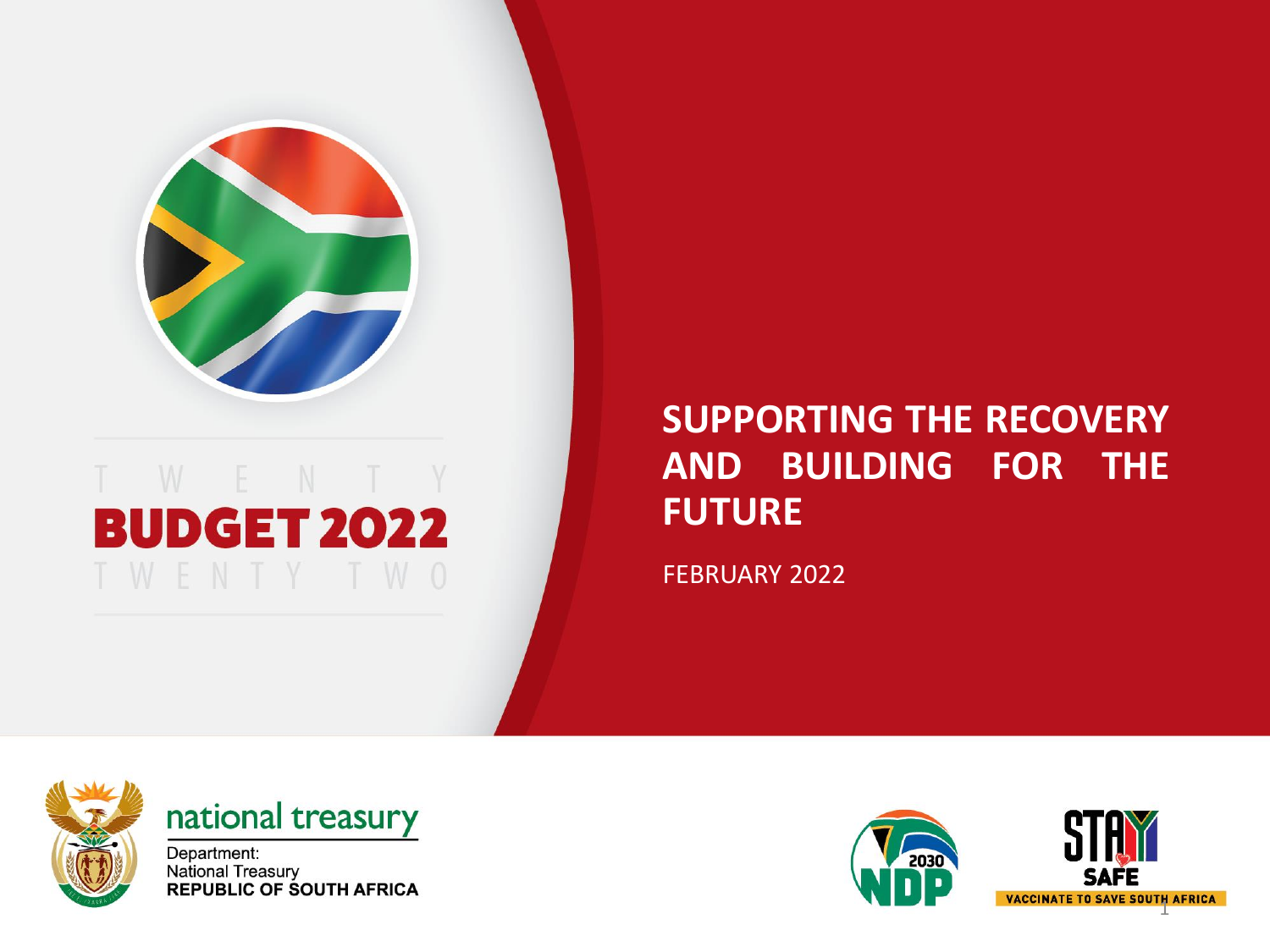## **OVERVIEW**



- Government allocates an average of 59.4 per cent of consolidated spending to the social wage over the medium term, to address poverty and unemployment and to support the economic recovery. The special COVID‐19 social relief of distress grant is extended for 12 months, with additional funding for health, education and the presidential employment initiative.
- A portion of higher‐than‐anticipated revenues since the 2021 Budget is used to reduce the deficit and the borrowing requirement. As a result, government expects to achieve a primary surplus – where revenue exceeds non‐interest spending – by 2023/24, a year earlier than expected. Achieving this goal will represent a major milestone in returning the public finances to a sustainable position.
- Given the revenue improvement, government proposes R5.2 billion in tax relief to help support the economic recovery, provide some respite from fuel tax increases and boost incentives for youth employment.
- Government intends to secure the benefits of a more stable fiscal position by working towards a more effective fiscal anchor in the outer years of the medium‐term expenditure framework (MTEF) period.
- The medium-term growth outlook has improved moderately. The National Treasury projects real economic growth of 2.1 per cent in 2022, the year in which the economy is expected to return to prepandemic production levels. GDP growth is expected to average 1.8 per cent over the next three years.
- A more rapid implementation of economic reforms, complemented by fiscal consolidation, will ease investor concerns and support faster recovery and higher levels of economic growth over the long term. Significant risks to the economic and fiscal outlook remain.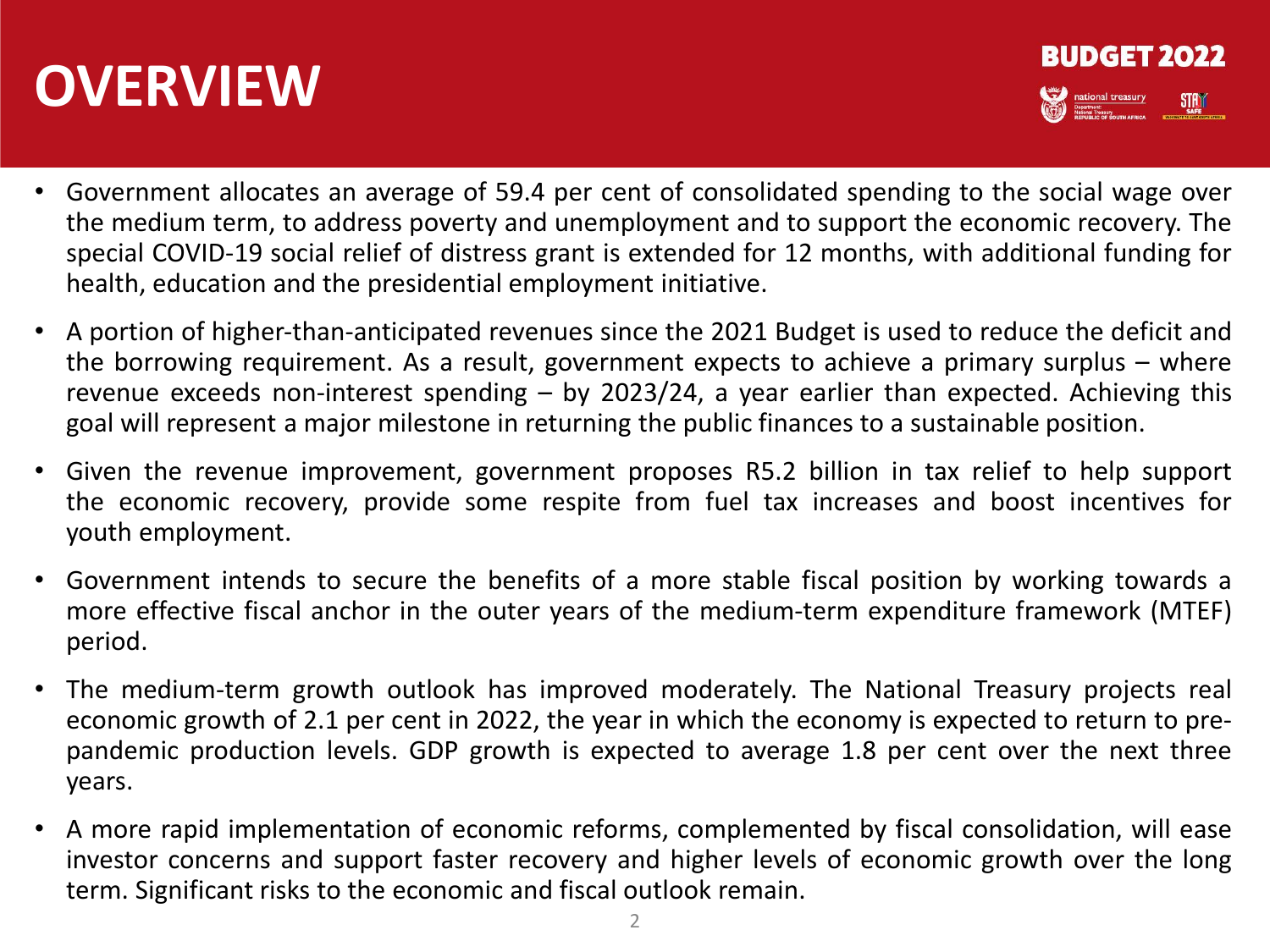# **GLOBAL ECONOMIC OUTLOOK**



#### **Economic growth in selected countries**

| 2020   | 2021             | 2022 | 2023             |
|--------|------------------|------|------------------|
| Actual | Estimate         |      | Forecast         |
| $-3.1$ | 5.9              | 4.4  | 3.8              |
| $-4.5$ | 5.0              | 3.9  | 2.6              |
| $-3.4$ | 5.6              | 4.0  | 2.6              |
| $-6.4$ | 5.2              | 3.9  | 2.5              |
| $-9.4$ | 7.2              | 4.7  | 2.3              |
| $-4.5$ | $1.6\phantom{0}$ | 3.3  | 1.8              |
| $-2.0$ | 6.5              | 4.8  | 4.7              |
| $-3.9$ | 4.7              | 0.3  | $1.6\phantom{0}$ |
| $-2.7$ | 4.5              | 2.8  | 2.1              |
| $-7.3$ | 9.0              | 9.0  | 7.1              |
| 2.3    | 8.1              | 4.8  | 5.2              |
| $-1.7$ | 4.0              | 3.7  | 4.0              |
| $-1.8$ | 3.0              | 2.7  | 2.7              |
| $-6.4$ | 4.8              | 2.1  | $1.6\phantom{0}$ |
| $-8.2$ | 9.3              | 6.0  | 4.9              |
|        |                  |      |                  |

ionai Treasury jorecasi Source: IMF World Economic Outlook, January 2022 • New restrictions due to the resurgence of COVID-19 infections towards the end of 2021, along with elevated inflation, earlier withdrawal of monetary accommodation,

withdrawal of the US fiscal support package and the consequences of volatility in China's troubled realestate sector have reduced growth projections.

• By the end of 2022, developed countries will have returned to pre-pandemic output levels, but developing countries will not have fully recovered.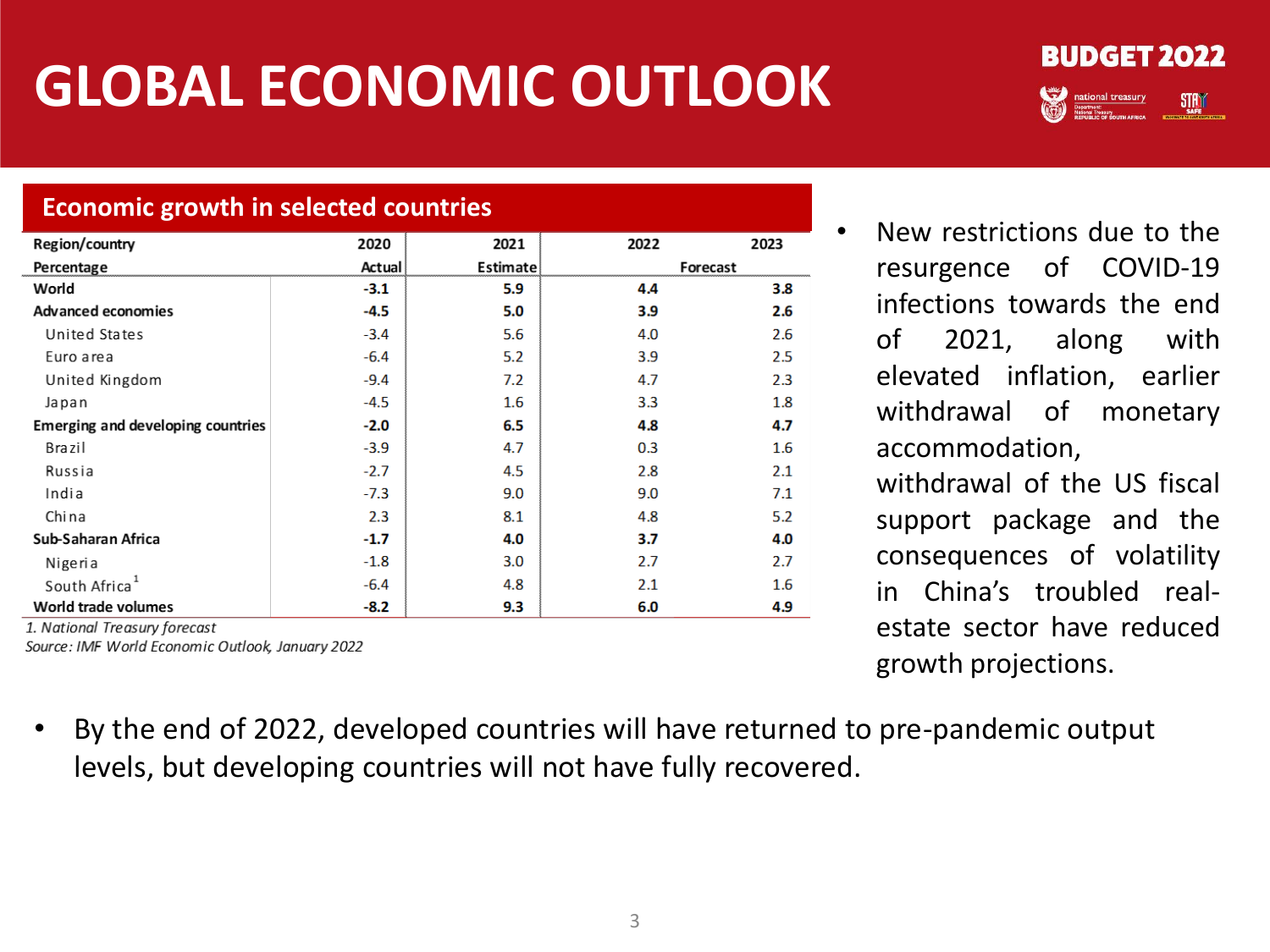# **DOMESTIC ECONOMIC OUTLOOK**



#### **Macroeconomic performance and projections**

|                                    | 2018        | 2019    | 2020             | 2021     | 2022     | 2023      | 2024    |
|------------------------------------|-------------|---------|------------------|----------|----------|-----------|---------|
| Percentage change                  |             | Actual  |                  | Estimate | Forecast |           |         |
| Final household consumption        | 2.4         | 1.1     | $-6.5$           | 5.6      | 2.5      | 1.8       | 2.0     |
| Final government consumption       | 1.0         | 2.7     | 1.3              | 0.3      | 0.4      | $-2.0$    | $-0.8$  |
| Gross fixed-capital formation      | $-1.8$      | $-2.4$  | $-14.9$          | 1.2      | 3.2      | 3.8       | 4.1     |
| Gross domestic expenditure         | $1.6\,$     | 1.2     | $-8.0$           | 4.6      | 2.7      | 1.9       | 1.9     |
| Exports                            | 2.8         | $-3.4$  | $-12.0$          | 9.3      | 2.9      | 2.8       | 2.7     |
| Imports                            | 3.2         | 0.5     | $-17.4$          | 8.5      | 5.4      | 3.9       | 3.3     |
| Real GDP growth                    | 1.5         | 0.1     | $-6.4$           | 4.8      | 2.1      | 1.6       | 1.7     |
| <b>GDP</b> inflation               | 4.0         | 4.5     | 5.3              | 6.7      | $1.5\,$  | 3.3       | 4.4     |
| GDP at current prices (R billion)  | 5 3 5 7 . 6 | 5 605.0 | 5 5 2 1 . 1      | 6 172.0  | 6395.4   | 6 7 1 2.2 | 7 127.3 |
| CPI inflation                      | 4.6         | 4.1     | 3.3 <sub>2</sub> | 4.5      | 4.8      | 4.4       | 4.5     |
| Current account balance (% of GDP) | $-3.0$      | $-2.6$  | 2.0              | 3.8      | 0.3      | $-1.2$    | $-1.5$  |

• The National Treasury projects real economic growth of 4.8 per cent in 2021 and 2.1 per cent in 2022. Real GDP growth averages 1.8 per cent over the medium term.

Sources: National Treasury, Reserve Bank and Statistics South Africa

- In 2021, the economic effects of the pandemic  $-$  lost jobs and delayed investments  $$ were exacerbated by public violence and inadequate electricity supply, with the highest levels of load-shedding to date.
- Risks to the domestic outlook include new COVID-19 variants leading to new waves of infection, continued interruptions in power supply, rising inflation and borrowing costs, and sizeable fiscal risks. Faster-than-expected global interest rate increases may also have negative consequences for the economy.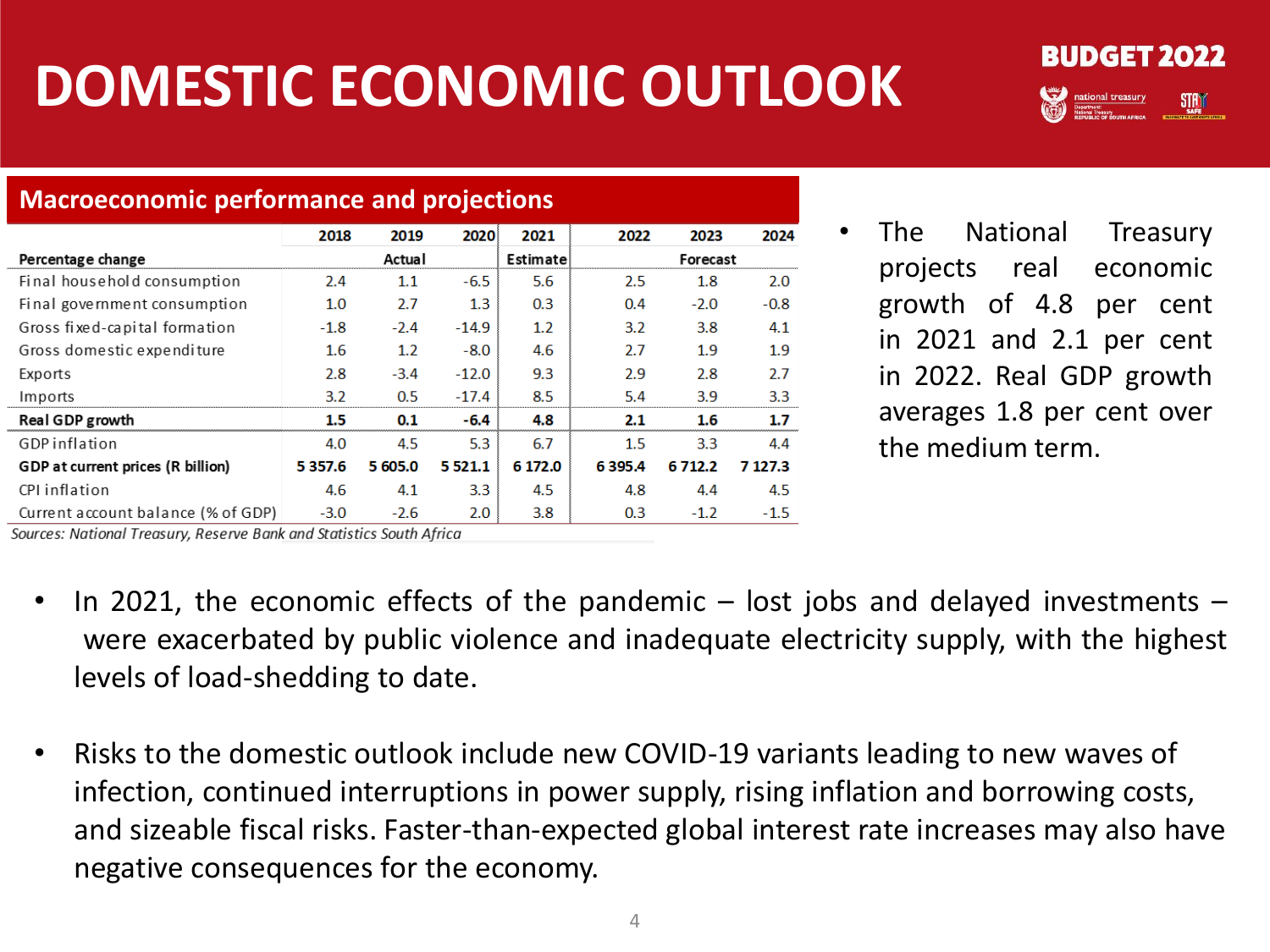## **CREATING A DURABLE AND RESILIENT BUDGET 2022**<br>ECONOMAV **ECONOMY**

- In the recent State of the Nation Address, the President noted that "the key task of government is to create the conditions that will enable the private sector – both big and small – to emerge, to grow, to access new markets, to create new products, and to hire more employees".
- Reforms that promote growth and employment are needed to build on the recovery observed over the past year including:
	- Stimulating demand through investment in infrastructure;
	- Employment programmes, tax incentives and social transfers that will boost household consumption;
	- Easing the skills constraint; and
	- Modernising network industries will support an increase in the economy's productive capacity, boost electricity production and reduce the cost of doing business.
- Work is under way to expedite the approvals required to register embedded electricity generation plants, review the policy framework and processes for work visas complete the analogue to digital migration and auction spectrum, and clear the backlog of water-use licences.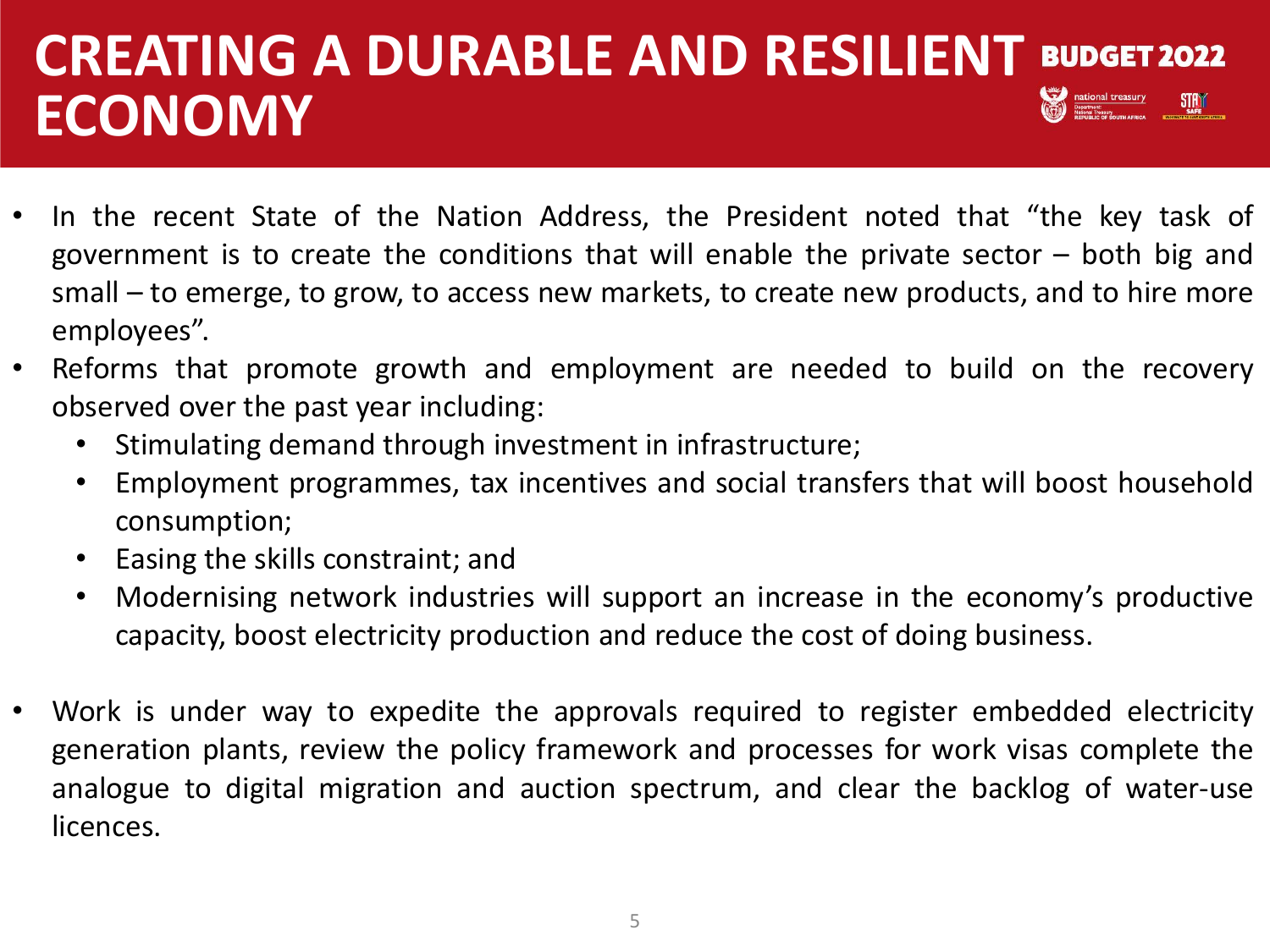## **PROGRESS ON THE ECONOMIC RECOVERY PLAN**



- **Energy security:** Fifth bid window of the REIPPP Programme announced with contracted capacity of 2583 MW; sixth bid window expected to procure additional capacity of 2 600 MW and risk mitigation power projects that are ready to proceed can generate up to 800 MW. Embedded generation projects in the mining sector can produce an estimated 4 000 MW and various municipalities are securing an estimated 1 400 MW of their own power.
- **Aligning with the National Development Plan's infrastructure goals:** Government is prioritising 55 new infrastructure projects with a value of R595. One-third of the 62 strategic integrated projects gazetted in 2020 are under construction or completed. The Infrastructure Fund is collaborating with public agencies to prepare six projects with investment value of R96 billion in higher education accommodation, social housing, telecommunications, water and sanitation, and transport.
- **Promoting industrial growth:** In 2021, the steel, furniture and global business services masterplans were launched. The 2022 State of the Nation Address noted significant industry contributions in the sugar and poultry industries to increase investment, improve productivity and accelerate transformation.
- Transnet has developed partnerships with the private sector to address cable theft and vandalism on the freight rail network through advanced technologies and additional security personnel.
- 6 cross-border trade and construction permits.• **Strengthening enabling conditions:** A team tasked with cutting red tape has been set up in the Presidency to identify priority reforms, including mechanisms to ensure government departments pay suppliers within the required 30 days and simplify processes relating to property registration,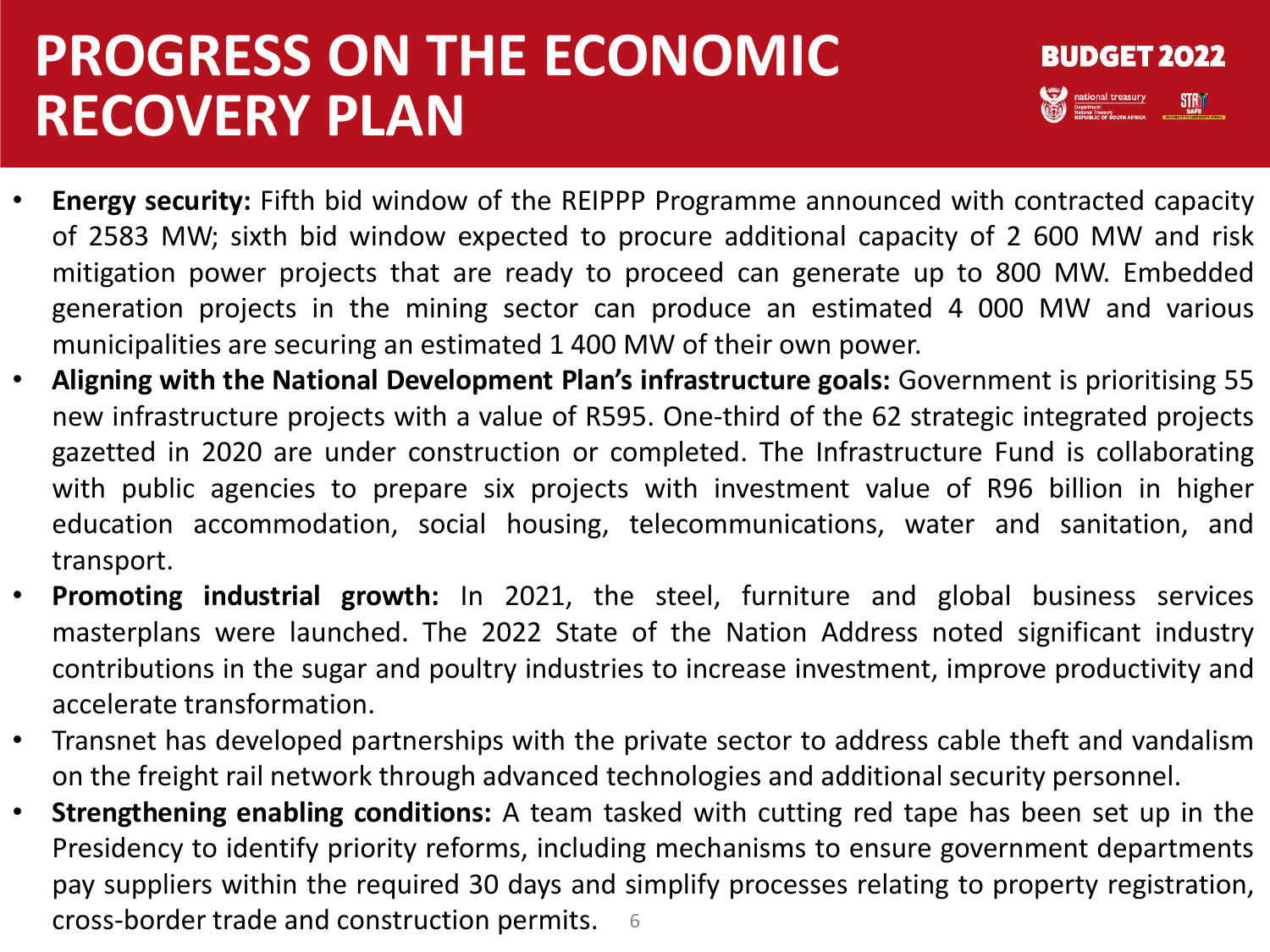# **FISCAL STRATEGY**



- Medium‐term fiscal policy is focused on reducing the budget deficit and stabilising the debt‐to‐GDP ratio. Government will use a portion of higher‐than‐anticipated tax revenue to narrow the deficit while increasing non‐interest expenditure to support economic growth, job creation and social protection.
- Staying the course will bring fiscal consolidation to a close. Government expects to realise a primary surplus by 2023/24, a year earlier than projected in the 2021 MTBPS.
- Over the medium term, restoring fiscal sustainability requires continued restraint in expenditure growth and reforms to raise economic growth. The 2022 Budget proposes:
	- Additional allocations to address immediate spending pressures, including extending the special COVID‐19 social relief of distress grant for 12 months until March 2023, and bolstering provincial transfers for health and education.
	- Setting aside a portion of higher-than-expected revenue to narrow the budget deficit. This mitigates the impact of higher interest rates on debt‐service costs and improves the longer‐term debt outlook.
	- Supporting economic growth through a range of reforms, including the infrastructure build programme, financed through innovative funding mechanisms and supported by improved technical capabilities.
- The fiscal outlook is subject to significant risks. These include weakening of global or domestic economic growth, rising global borrowing costs, the possibility of higher public‐service wage costs, and the poor financial condition of several major state‐owned companies.
- Any large permanent increases in spending, such as a new social grant, cannot be accommodated without matching permanent increases in revenue. Government will also consider introducing a fiscal anchor to safeguard the public finances.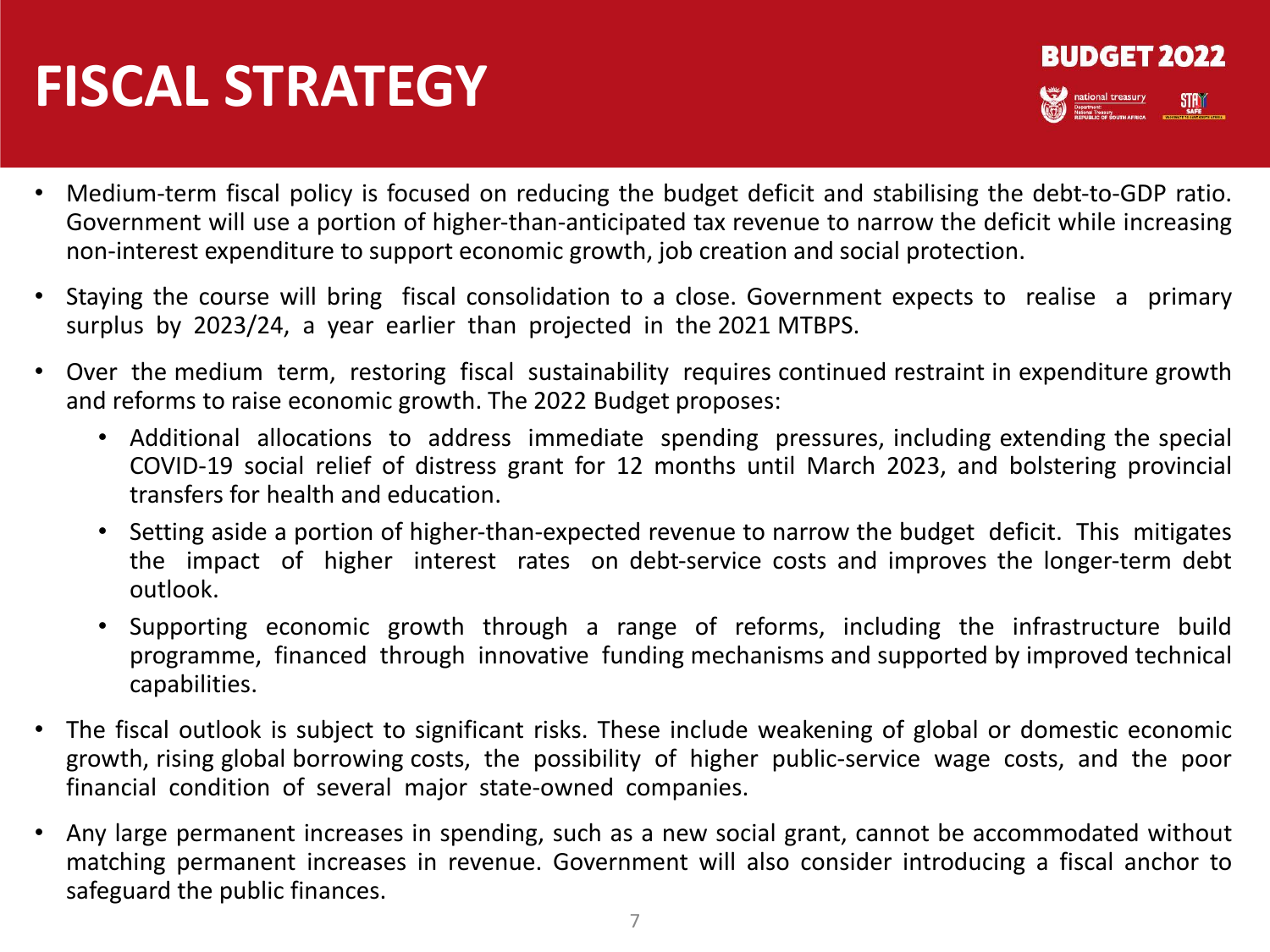#### **BUDGET EVOLUTION OF THE PUBLIC FINANCES** 8



- from R712.8 billion in 2008/09 to R2.08 trillion in  $2021/22 -$  an average annual increase of 8.6 per cent that was not matched by gains in efficiency or effectiveness.
- In the 2013 Budget, government initiated a process to slow expenditure growth by reducing baseline budgets and setting ceilings on compensation spending. However, policy decisions to institute fee-free higher education and above-inflation public-service wage increases contributed to a widening gap between revenue and expenditure, increasing pressure on basic service delivery.
- The composition of public spending has also deteriorated: spending that supports long-term growth now accounts for a smaller proportion of the total. Debt-service costs consume an increasing share of GDP and revenue. Over the medium term, debt redemptions increase and debt-service costs are expected to average R333.4 billion a year.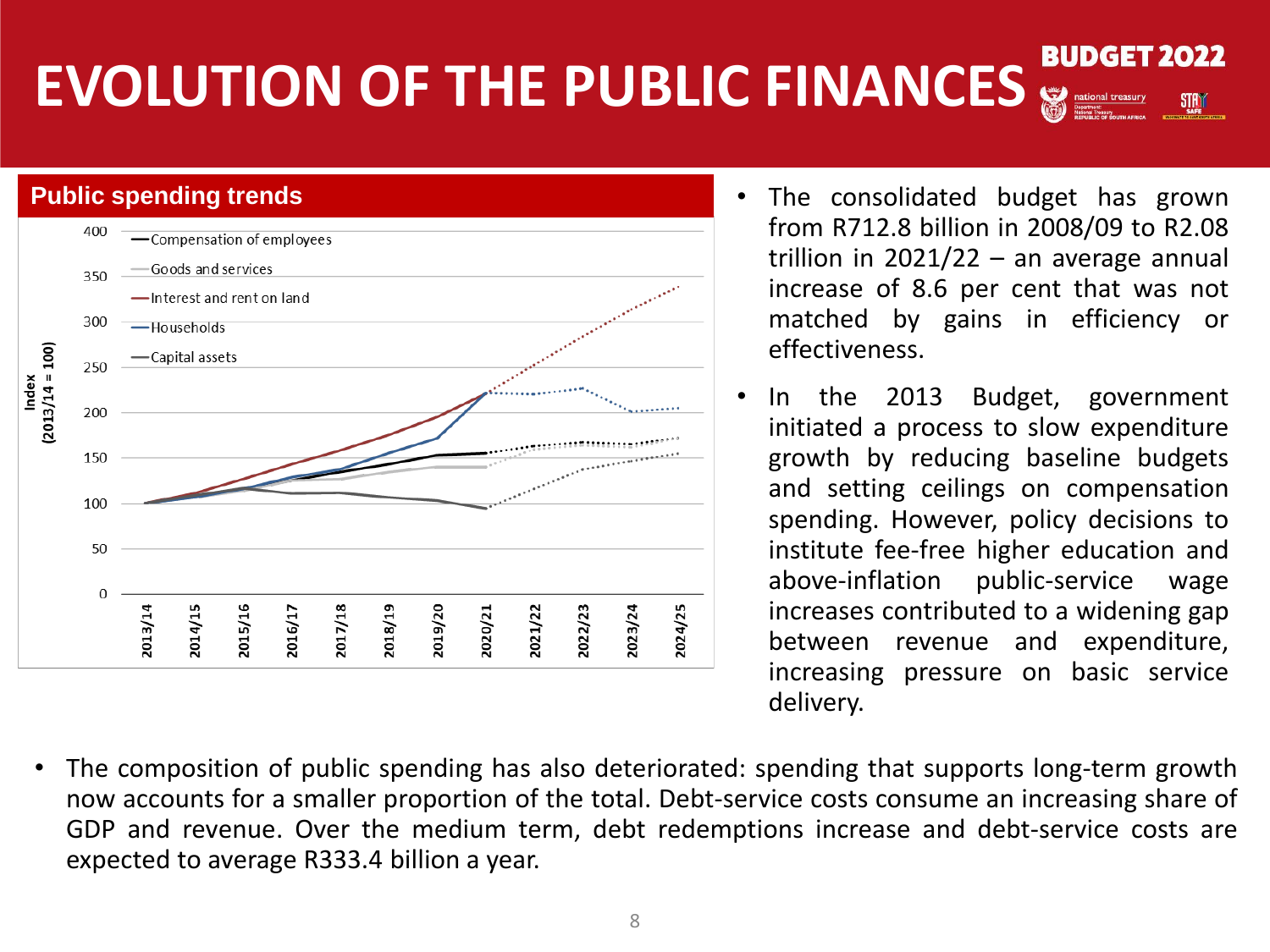## **MANAGING THE PUBLIC‐SERVICE WAGE BILL**





*<sup>\*</sup>Excludes public entities*

- Compensation spending for national and provincial government grew by 7.3 per cent on average for the period 2014/15 to 2019/20, compared with 6.8 per cent average growth in non-interest expenditure.
- The decision not to implement that final leg of the 2018 wage agreement and other measures to reduce average wage costs have improved the wage trajectory.
- A new round of collective bargaining will begin in March 2022. The National Treasury is working with the Department of Public Service and Administration to keep the compensation baseline within affordable limits.
- The 2021 wage agreement awarded employees a non-pensionable cash gratuity. In absence of a new agreement, the same gratuity will be paid in 2022/23. This is provided for in the 2022 Budget.
- As indicated in the 2020 Budget, compensation baselines will grow at the rate of inflation from 2024/25. Should collective bargaining result in salary adjustments that exceed compensation ceilings, reductions in headcount will be required.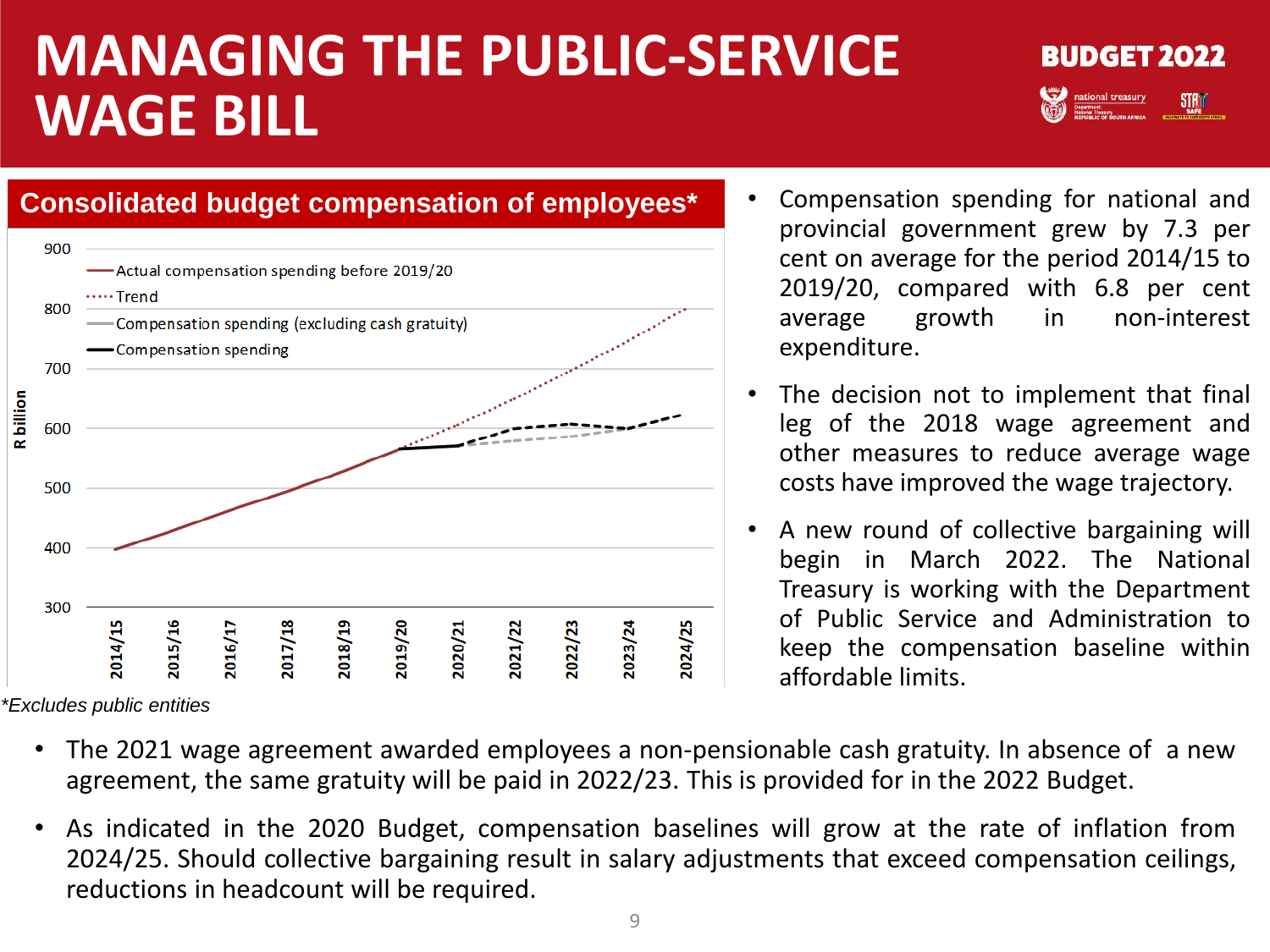## **CHANGES IN TAX REVENUE SINCE 2021 BUDGET**

- **BUDGET 2022 Analysis Contract Service Contract Contract Contract Contract Contract Contract Contract Contract Contract Contract Contract Contract Contract Contract Contract Contract Contract Contract Contract Contract Contract Contra**
- COVID-19 resulted in elevated uncertainty in economic and fiscal forecasting, reflected in large revisions to tax revenue.
- Tax revenue collections for 2021/22 are expected to exceed the 2021 Budget estimate by R181.9 billion and the 2021 MTBPS estimate by R61.7 billion.
- The upward revision reflects improvements in corporate and personal income taxes, value-added tax, fuel levies, customs duties and specific excise duties.
- As signaled in the 2021 MTBPS, the current framework does not include additional tax revenue measures over the MTEF period.

| <b>Revised gross tax revenue projections</b> |           |           |           |         |         |  |
|----------------------------------------------|-----------|-----------|-----------|---------|---------|--|
| R million                                    | 2020/21   | 2021/22   | 2022/23   | 2023/24 | 2024/25 |  |
| <b>Revised estimate</b>                      | 1 249 711 | 1547071   | 1 598 447 | 1694259 | 1807614 |  |
| Buoyancy                                     | 3.69      | 1.93      | 1.09      | 1.06    | 1.06    |  |
| <b>2021 MTBPS</b>                            | 1 249 711 | 1 485 415 | 1527412   | 1608006 | 1715258 |  |
| Elasticity                                   | 3.69      | 1.73      | 0.99      | 0.97    | 1.05    |  |
| 2021 Budget                                  | 1 212 206 | 1 365 124 | 1457653   | 1548512 |         |  |
| Elasticity                                   | 2.39      | 1.44      | 1.15      | 1.07    |         |  |
| Projected improvement                        |           | 61 656    | 71 036    | 86 253  | 92 356  |  |
| against 2021 MTBPS                           |           |           |           |         |         |  |
| Projected improvement                        | 37 505    | 181 946   | 140 795   | 145 747 |         |  |
| against 2021 Budget                          |           |           |           |         |         |  |

Source: National Treasury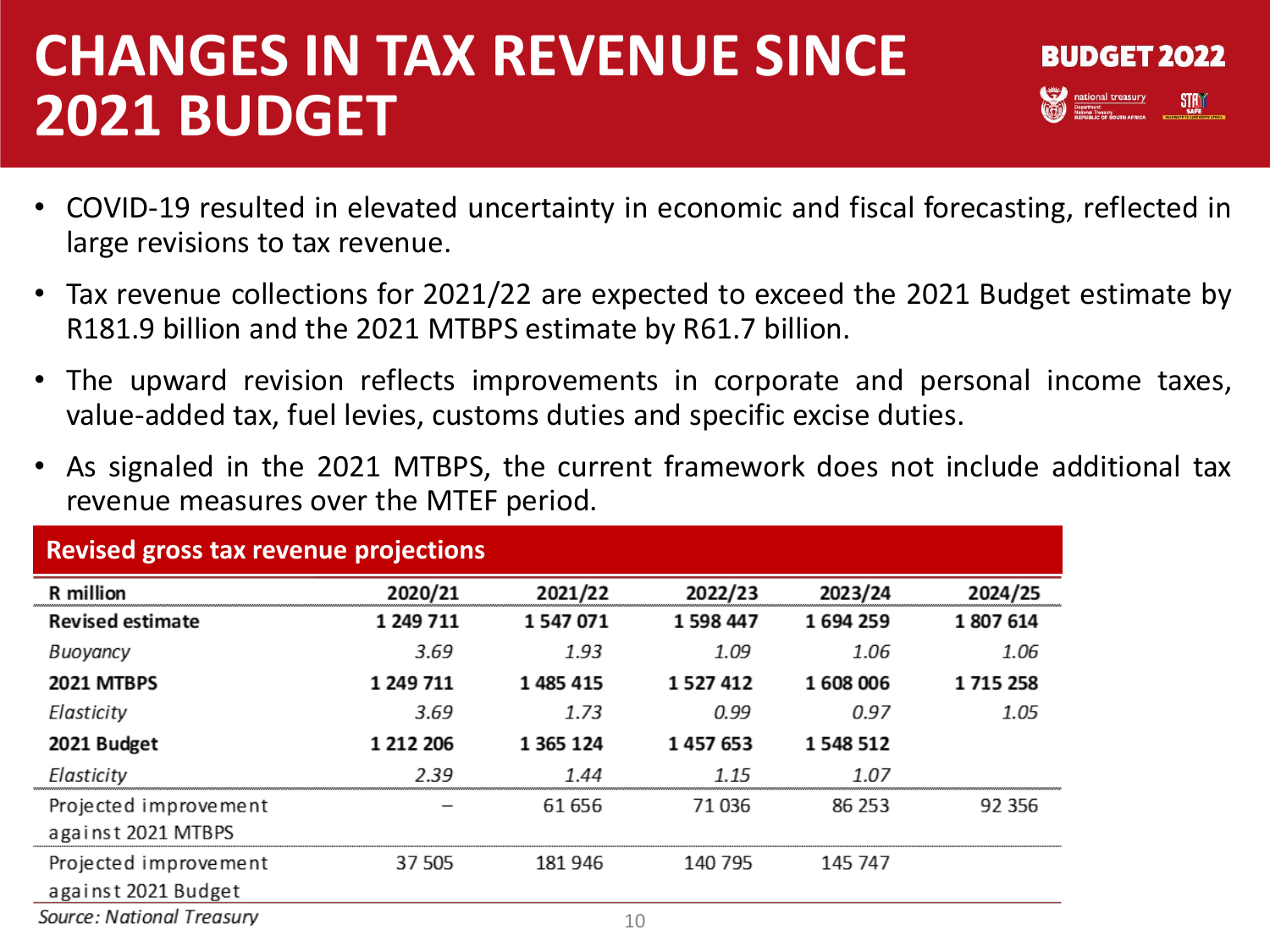# **2022/23 TAX PROPOSALS**



#### **Impact of tax proposals on 2022/23 revenue1**

| <b>R</b> million                                                                             |           | <b>Effect on tax proposals</b> |
|----------------------------------------------------------------------------------------------|-----------|--------------------------------|
| Gross tax revenue (before tax proposals)                                                     |           | 1603647                        |
| Budget 2022/23 proposals                                                                     |           | $-5200$                        |
| <b>Direct taxes</b>                                                                          |           | $-2200$                        |
| <b>Personal income tax</b>                                                                   |           |                                |
| Increasing brackets by inflation                                                             |           |                                |
| Revenue if no adjustment is made                                                             | 13 500    |                                |
| Increase in brackets and rebates by inflation                                                | $-13,500$ |                                |
| Expansion of the employment tax incentive                                                    | $-2200$   |                                |
| Corporate income tax                                                                         |           |                                |
| Reform package                                                                               |           |                                |
| Reduction in corporate income                                                                | -2 600    |                                |
| tax rate to 27 per cent                                                                      |           |                                |
| <b>Restriction of assessed losses</b>                                                        | 1 100     |                                |
| Additional interest limitation                                                               | 1 500     |                                |
| <b>Indirect taxes</b>                                                                        |           | $-3000$                        |
| <b>Fuel levy</b>                                                                             |           |                                |
| Not adjusting the general fuel levy                                                          | $-3,500$  |                                |
| <b>Specific excise duties</b>                                                                |           |                                |
| Increase in excise duties on alcohol                                                         | 400       |                                |
| Increase in excise duties on tobacco                                                         | 100       |                                |
| Gross tax revenue (after tax proposals)                                                      |           | 1 598 447                      |
| 1. Douguus abanaas ars in roletisn to throsholds that haus hoon fully adjusted for inflation |           |                                |

1. Revenue changes are in relation to thresholds that have been fully adjusted for inflatior Source: National Treasury

- The 2022 Budget provides R5.2 billion in tax relief to support households and the economy by not adjusting the general fuel levy and the Road Accident Fund levy, while fully adjusting the personal income tax brackets and rebates for inflation.
- The employment tax incentive is expanded to encourage businesses to increase youth employment.
- The corporate income tax rate will reduce to 27 per cent alongside base broadening measures, which will have no impact on revenue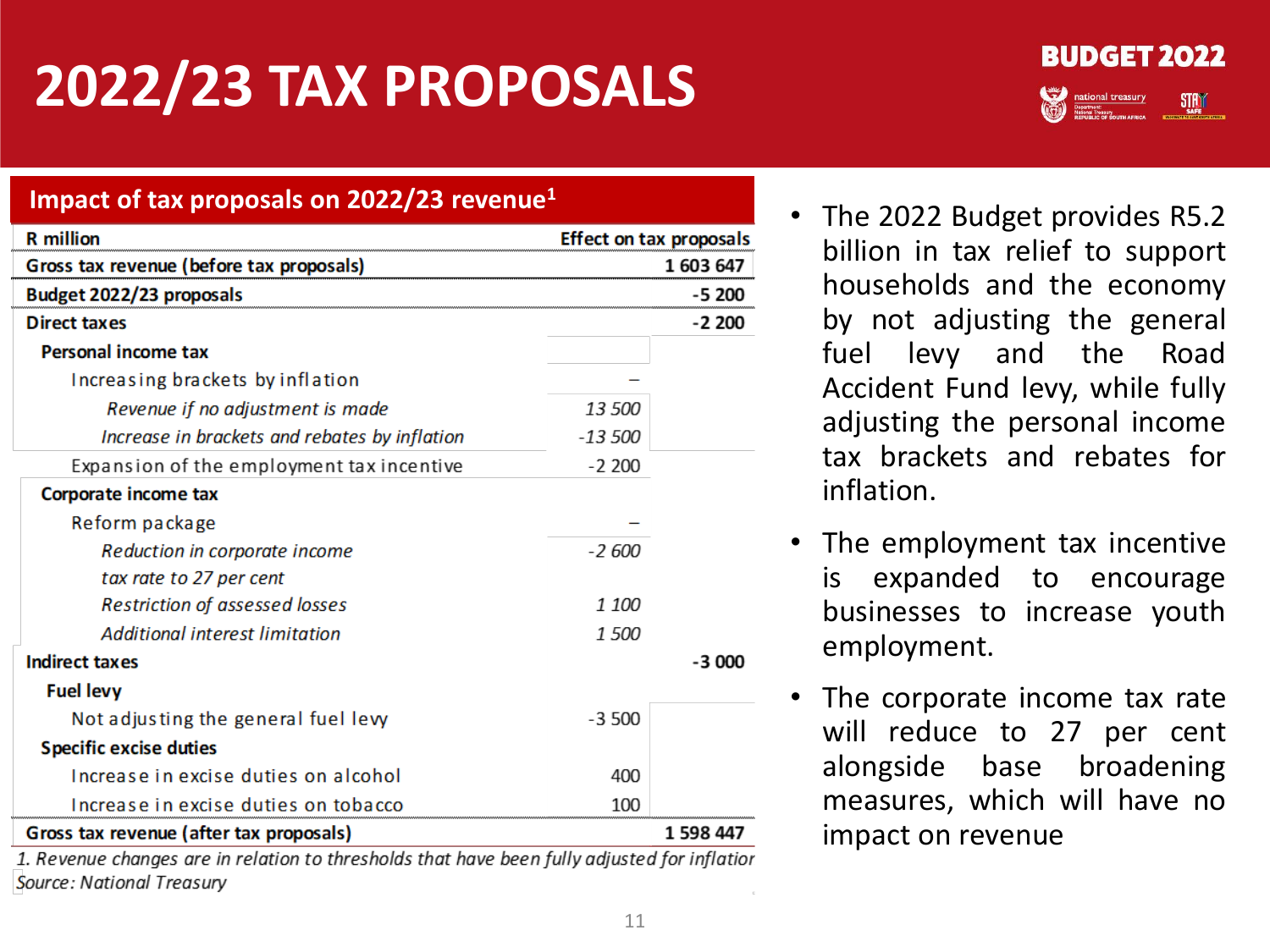## **CHANGES IN MAIN BUDGET NON-INTEREST EXPENDITURE**



**Revisions to main budget non-interest expenditure over MTEF period** 2022/23 2023/24 2024/25 R million **MTEF total** Main budget non-interest expenditure (2021 Budget) 1562821 1572455 1645944 4781219 Spending pressures funded in 2022 Budget 110815 60 026 56 579 227 420 Social welfare interventions and free 48 227 16 704 22 634 87 565 **basic services** Health pressures 10757 4 649 5682 21 088 Education pressures 21 544 57 145 16 763 18838 Infrastructure investments and 10 0 59 13815 4 0 0 0 27874 public employment 33 748 Other priorities<sup>1</sup> 25 009 6020 2 7 1 9 Unallocated reserve 2022 Budget 25 000 30 000 55 000  $\qquad \qquad -$ NRF payments adjustments 56 56 **Technical adjustments to 2021 MTBPS**  $-241$  $-452$ 521  $-172$ unallocated reserve<sup>2</sup> 5 063 522 Main budget non-interest expenditure (2022 Budget) 1733044 1673450 1657028 Change since 2021 Budget 84 573 87 101 282 303 110 629

• The projected revenue collection provides space for government to respond to some immediate spending pressures while continuing to stabilise the public finances.

• The additional resources in 2021/22 will be used primarily to fund a 12-month extension of the *special COVID-19 social relief of distress grant* until the end of March 2023 and an equity contribution to SASRIA of R7.1 billion.

1. Includes R20.5 billion in 2022/23 allocated to the wage bill in 2021 MTBPS

2. A negative figure shows an increase in the unallocated reserve while a positive figure shows a decrease Source: National Treasury

• Apart from the SRD grant a significant portion of the revisions are for Education and Health, as well as for Infrastructure investment and public employment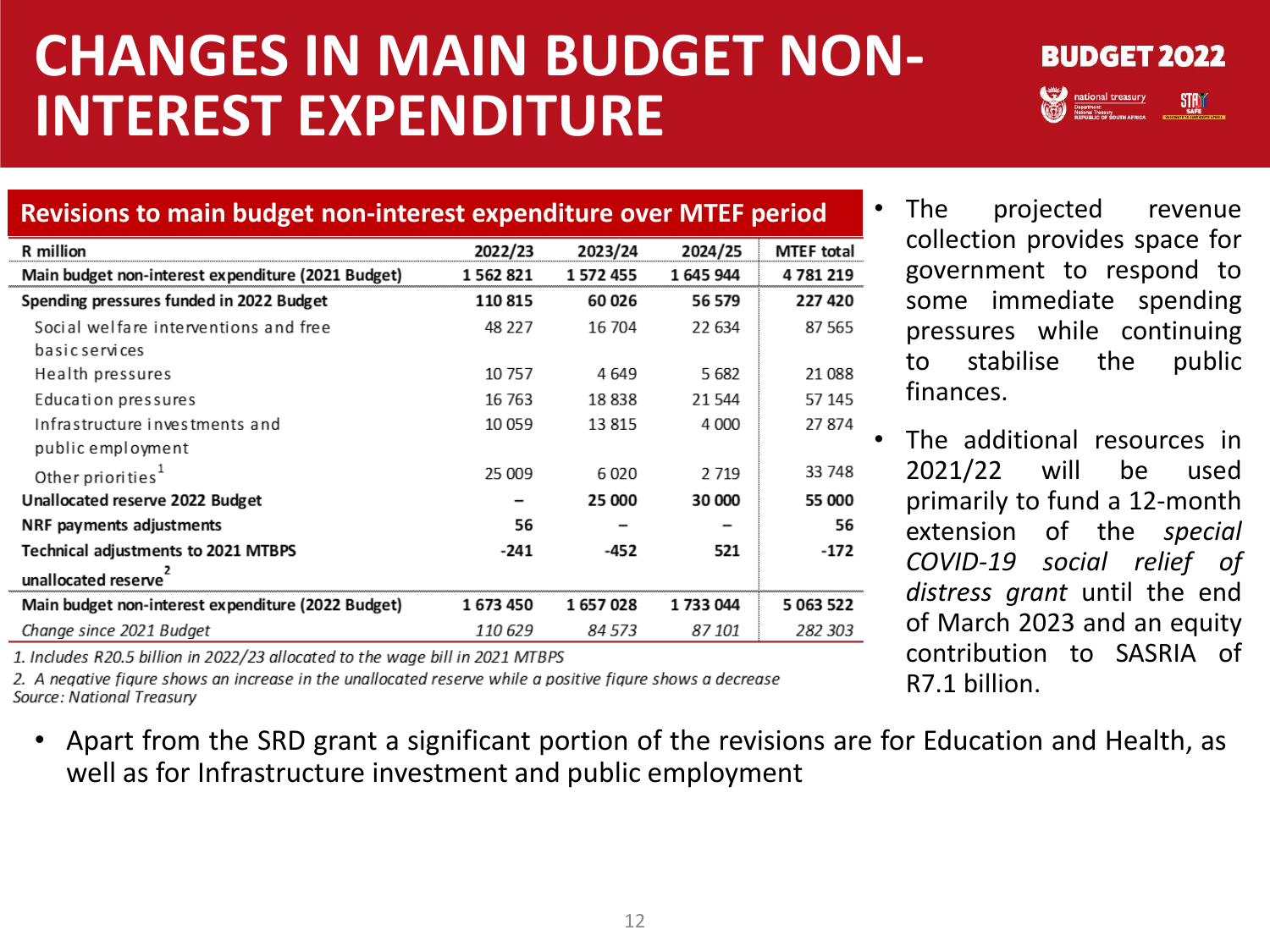### **FISCAL FRAMEWORK PROTECTS THE VULNERABLE AND PROMOTES GROWTH**

- **BUDGET 2022 AND DESCRIPTION OF A PARTICIPATE OF A PARTICIPATE OF A PARTICIPATE OF A PARTICIPATE OF A PARTICIPATE OF A PARTICIPATE OF A PARTICIPATE OF A PARTICIPATE OF A PARTICIPATE OF A PARTICIPATE OF A PARTICIPATE OF A PARTICIPATE O**
- The 2022 Budget extends government's support to poor and vulnerable South Africans, while staying on course to restore the health of the public finances. This approach is supported by economic reforms to bolster investment, growth and employment.
- Most non‐interest spending is directed to the social wage, which includes health, education, housing, social protection, employment programmes and local amenities. The social wage amounts to 59.5 per cent of consolidated non-interest spending. Nearly half of the population currently receives at least one social grant from the state.
- A key weakness in economic performance has been persistently high joblessness, which lies at the root of poverty and exacerbates inequality. An amount of R18.4 billion is allocated in 2022/23 and 2023/24 to support youth employment and the creation of short-term jobs under the presidential employment initiative.
- Government and interested parties are working on a sustainable long‐term approach to social protection consistent with government's broad development mandate and the need to ensure affordability.
- The combined impact of structural reforms, support for small business and new infrastructure investment will enable higher rates of growth and job creation over the long term. Over the next three years, government will introduce additional measures to improve the delivery of public infrastructure and attract private capital. Public‐sector infrastructure spending over the next three years is estimated at R812.5 billion.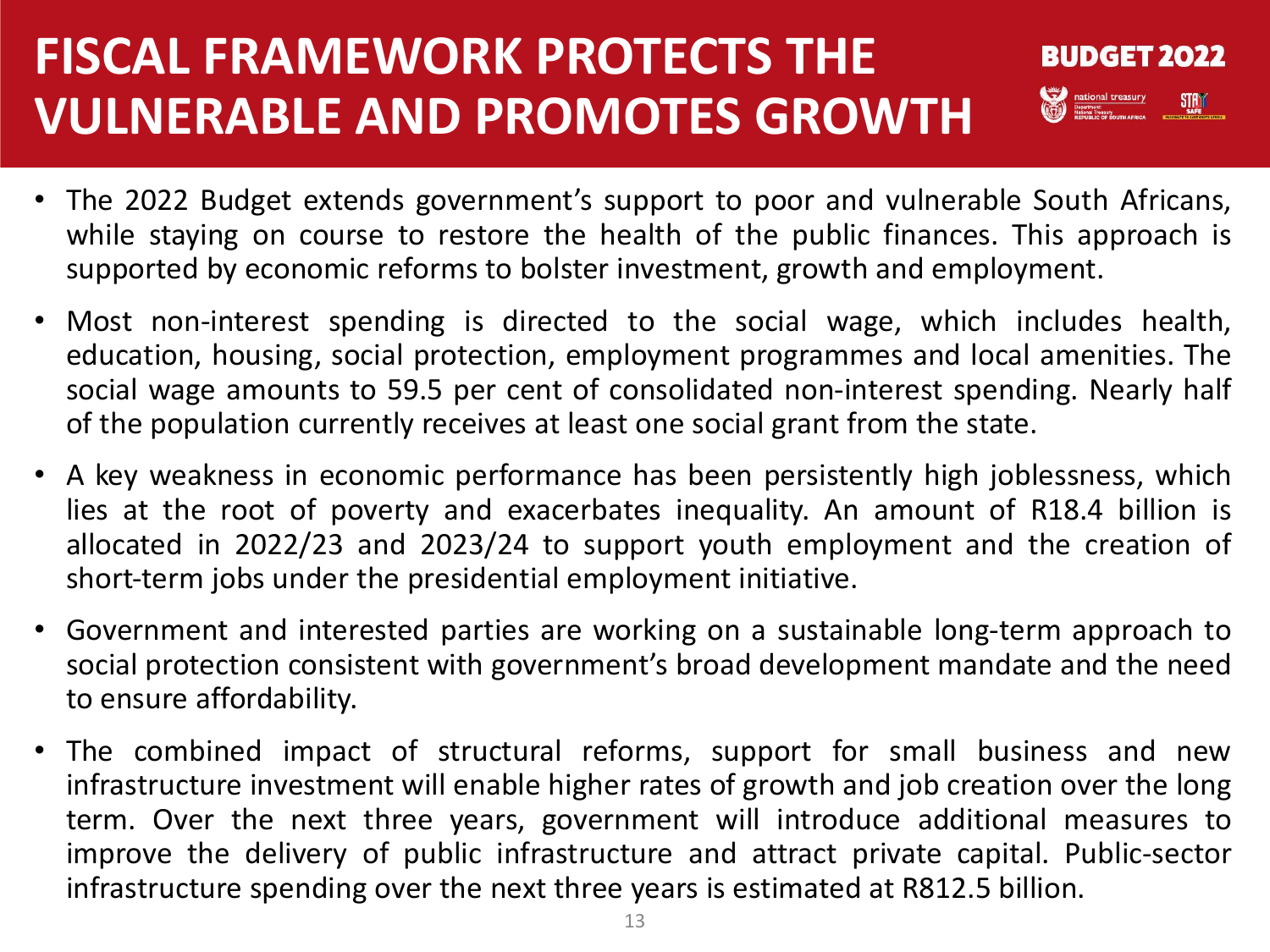### **THE MAIN BUDGET DEFICIT NARROWS AND DEBT STABILIZES IN 2024/25**





- Government debt is projected to rise to R4.35 trillion in 2021/22. A portion of revenue improvements will be used to reduce the deficit over the medium-term expenditure framework (MTEF) period. As a result, the debt trajectory improves compared to the 2021 MTBPS. Gross loan debt will stabilise at 75.1 per cent of GDP in 2024/25, a year earlier and at a lower level than projected in the 2021 MTBPS.
- On average, 20 cents of every rand collected in revenue every year will be needed to pay debt-service costs.
- Government expects to realise a primary surplus where revenue exceeds non-interest expenditure by 2023/24, a year earlier than projected in the 2021 MTBPS. Achieving this objective will enable government to bring consolidation to a close.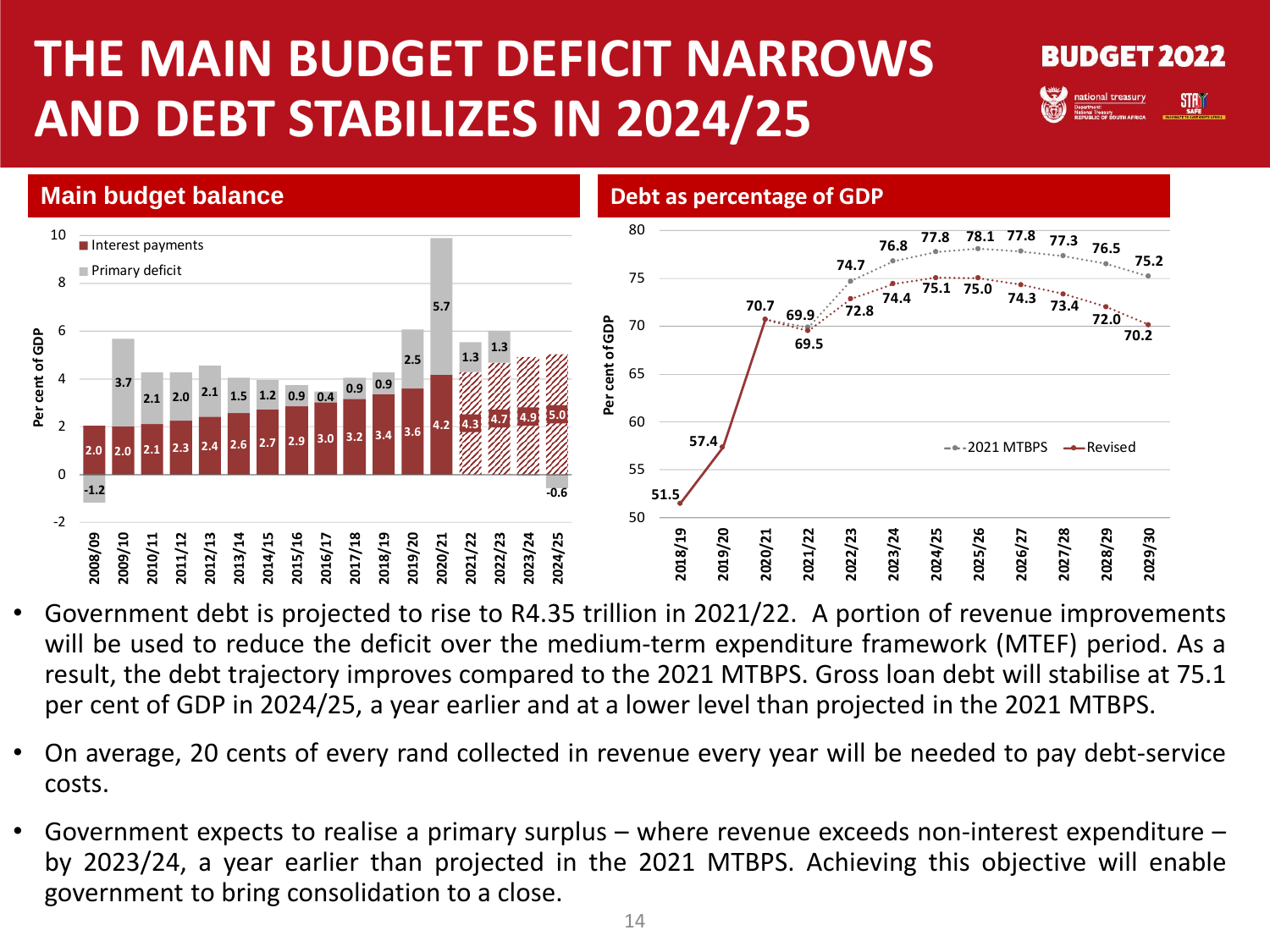#### **THE CONSOLIDATED DEFICIT NARROWS OVER THE MEDIUM TERM**



- Tax receipts for 2021/22 have exceeded initial expectations and some of the improved revenue collection is expected to continue over the MTEF period.
- Over the next three years, consolidated government spending is expected to grow at an annual average of 3.2 per cent
- A consolidated budget deficit of 6 per cent of GDP is projected for 2022/23, narrowing to 4.2 per cent of GDP in 2024/25. Gross debt is projected to stabilise at 75.1 per cent of GDP in 2024/25.

| <b>Consolidated government fiscal framework</b> |                |                                                               |          |            |  |  |
|-------------------------------------------------|----------------|---------------------------------------------------------------|----------|------------|--|--|
|                                                 | 2021/22        | 2022/23<br>2023/24<br>2024/25<br><b>Medium-term estimates</b> |          |            |  |  |
|                                                 | <b>Revised</b> |                                                               |          |            |  |  |
| R billion/percentage of GDP                     | estimate       |                                                               |          |            |  |  |
| <b>Revenue</b>                                  | 1 7 2 1 . 3    | 1770.6                                                        | 1853.2   | 1977.6     |  |  |
|                                                 | 27.5%          | 27.5%                                                         | 27.2%    | 27.3%      |  |  |
| <b>Expenditure</b>                              | 2077.0         | 2 1 5 7 . 3                                                   | 2 176.8  | 2 2 8 1 .8 |  |  |
|                                                 | 33.2%          | 33.5%                                                         | 32.0%    | 31.5%      |  |  |
| <b>Budget balance</b>                           | $-355.7$       | $-386.6$                                                      | $-323.6$ | $-304.2$   |  |  |
|                                                 | $-5.7\%$       | -6.0%                                                         | -4.8%    | $-4.2%$    |  |  |

Source: National Treasury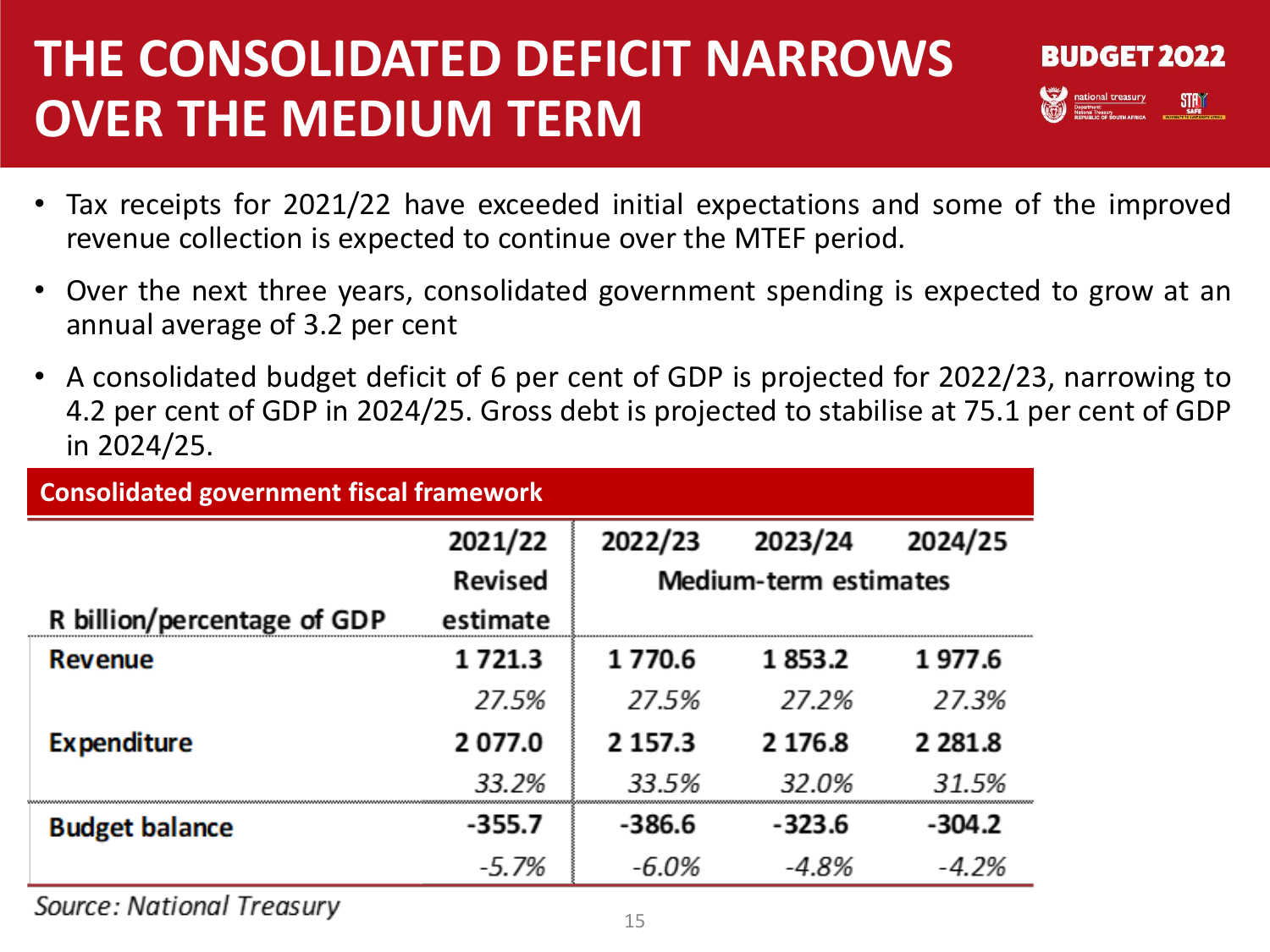### **CAPITAL TRANSFERS AND PAYMENTS GROW FASTER**



**THE CONTRACT OF SOUTH AFRICA** 

**Average spending growth over the MTEF by economic classification, 2022/23 — 2024/25**



- Excluding interest payments, capital payments and transfers grow fastest.
- Consolidated wage bill is projected to grow by an annual average of 1.8 per cent over the medium term.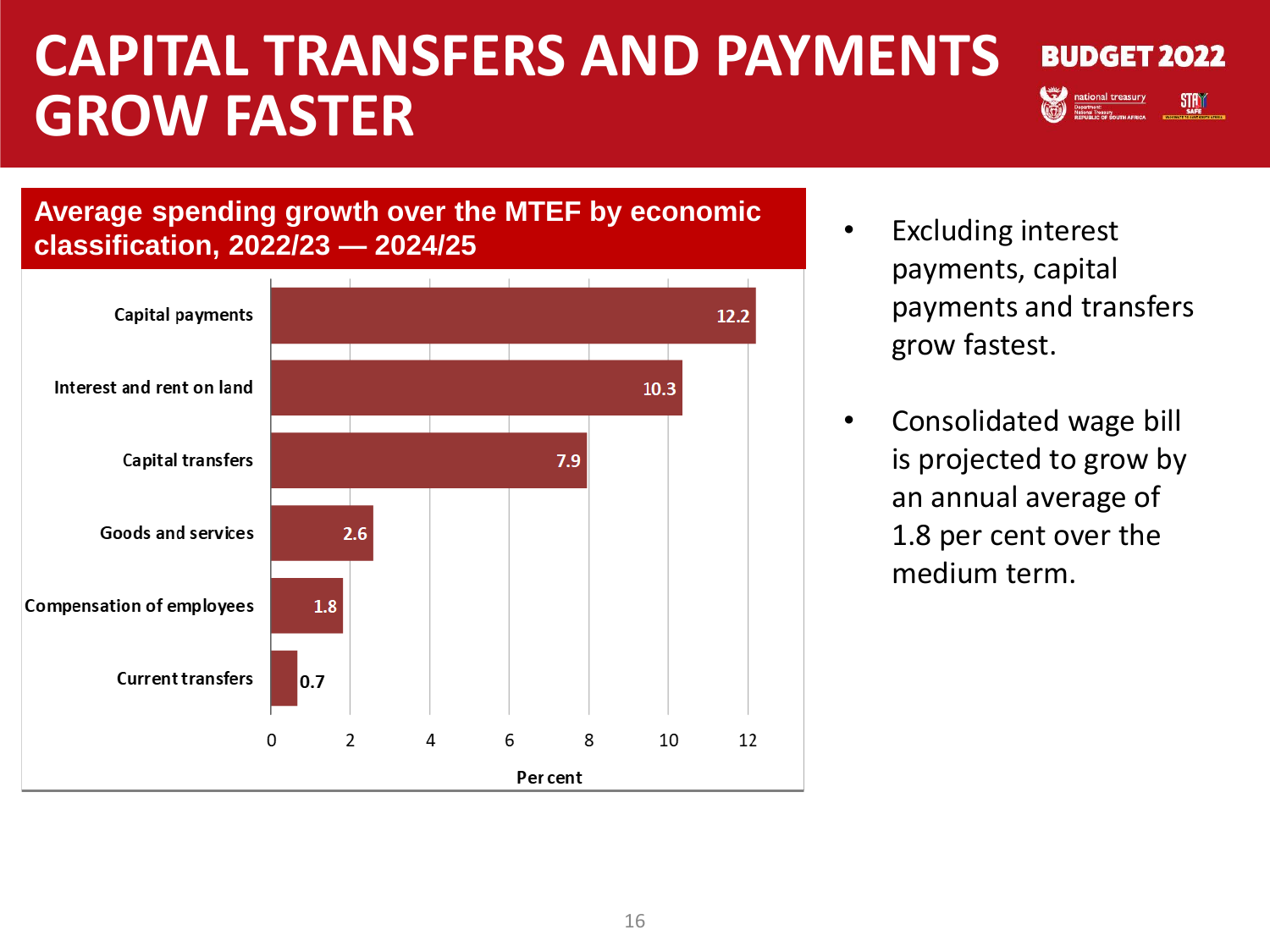## **MEDIUM TERM SPENDING PRIORITIES**

**Consolidated government expenditure, 2022/23 – 2024/25** Learning and culture 1 3 4 5 Social development 1 0 0 4 Debt-service costs 1 0 0 0 Health 764 **Community development** 755 **Economic development** 721 Peace and security 664 **General public services** 209 **Contingency reserve** 20  $\Omega$ 400 800 1 2 0 0 **R** billion



• The bulk of the spending is allocated to learning and culture (R1.3 trillion), social development (R1 trillion) and debt-service costs (R1 trillion) over the MTEF. Economic development and community development grow faster than other functions at 8.5 per cent and 7.9 per cent, respectively.

#### **BUDGET 2022 THE CONTRACT OF SOUTH AFRICA**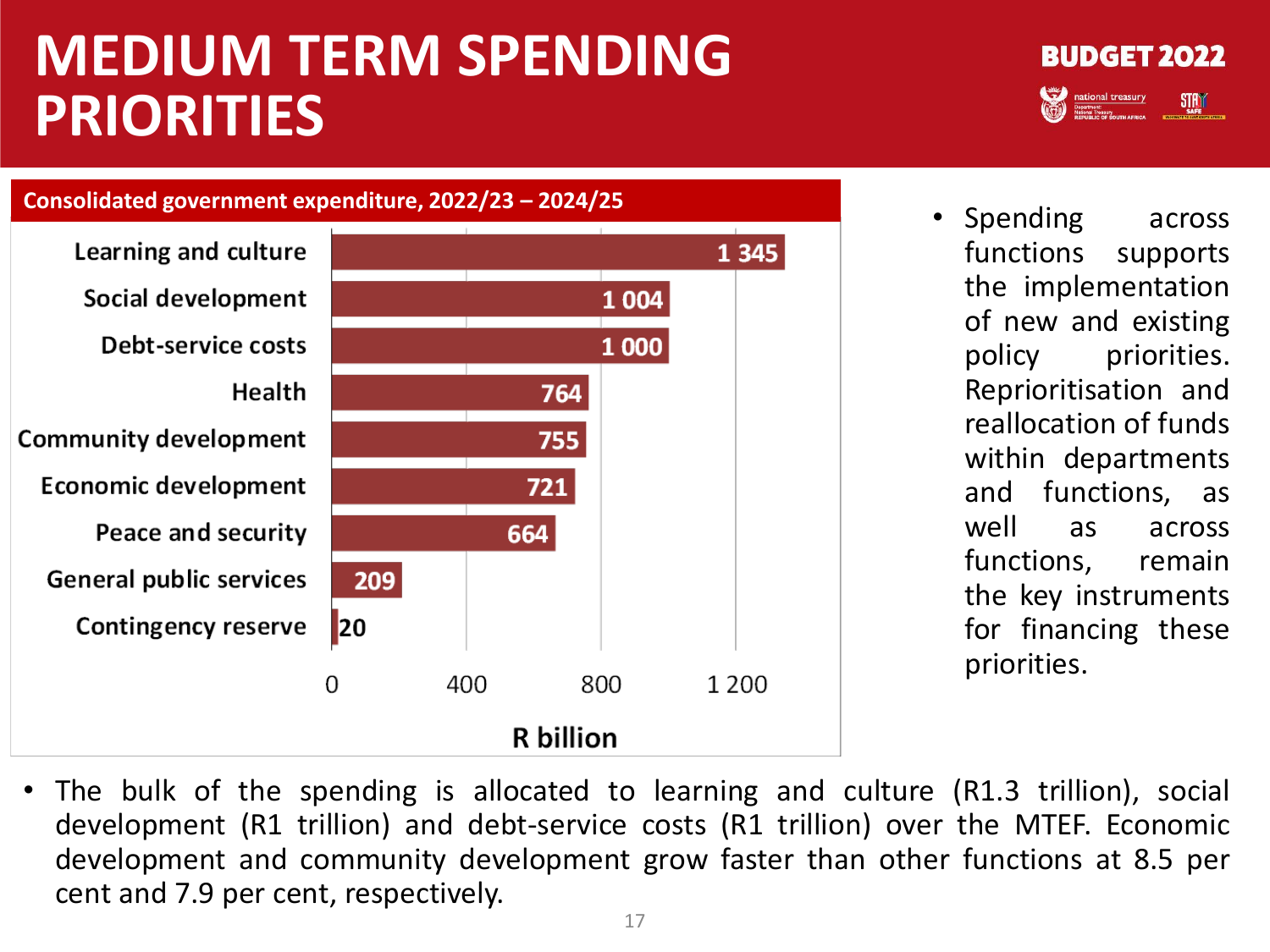# **THE DIVISION OF REVENUE**



| <b>Division of revenue</b>   |              |         |         |         |
|------------------------------|--------------|---------|---------|---------|
| R billion                    | 2021/22<br>š | 2022/23 | 2023/24 | 2024/25 |
| National allocations         | 831.1        | 824.7   | 770.9   | 805.7   |
| Provincial allocations       | 661.2        | 682.5   | 667.3   | 690.2   |
| Equitable share              | 544.8        | 560.8   | 543.1   | 562.0   |
| <b>Conditional grants</b>    | 116.4        | 121.8   | 124.2   | 128.1   |
| Local government allocations | 135.3        | 150.6   | 160.5   | 170.1   |
| Provisional allocations not  |              | 5.6     | 28.3    | 32.1    |
| assigned to votes            |              |         |         |         |
| <b>Total allocations</b>     | 627.6        | 1 663.5 |         | 698.0   |
| Percentage shares            |              |         |         |         |
| National                     | 51.1%        | 49.7%   | 48.2%   | 48.4%   |
| Provincial                   | 40.6%        | 41.2%   | 41.7%   | 41.4%   |
| Local government             | 8.3%         | 9.1%    | 10.0%   | 10.2%   |
| Source: National Treasury    |              |         |         |         |

- Relative to the 2021 Budget, allocations to provincial and local government will increase to assist with urgent spending pressures.
- Direct provincial allocations will increase by R74.1 billion over the medium term. Local government allocations will be increased by a total of R30.7 billion.
- Over the MTEF period, after budgeting for debt‐service costs, the contingency reserve and provisional allocations, 48.8 per cent of nationally raised funds are allocated to national government, 41.4 per cent to provinces and 9.8 per cent to local government.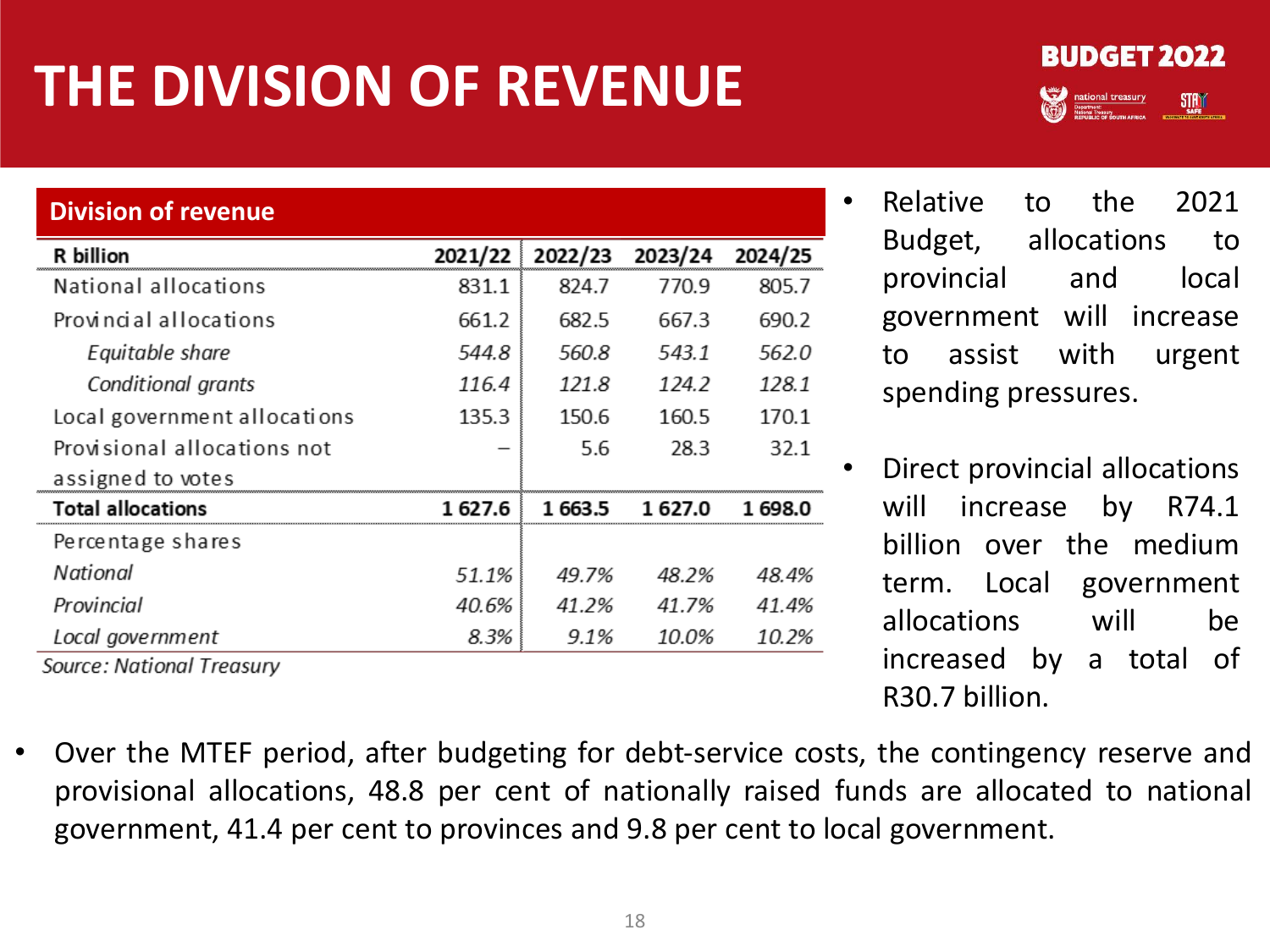## **FINANCIAL POSITION OF PUBLIC-SECTOR INSTITUTIONS**



- In 2020/21, state-owned companies made limited progress in their reforms. Eskom registered its transmission business as a subsidiary and plans are being finalised to sell a stake in South African Airways to a strategic equity partner.
- In 2020/21, most of these companies deferred their capital investment projects to preserve cash to meet short‐term obligations.
- The financial positions of the Unemployment Insurance Fund and Compensation Fund are strong and set to improve over the medium term, but are more than offset by persistently large liabilities at the Road Accident Fund.

| <b>Combined financial position of public institutions</b> |         |          |          |  |  |
|-----------------------------------------------------------|---------|----------|----------|--|--|
| R billion/net asset value                                 | 2018/19 | 2019/20  | 2020/21  |  |  |
| State-owned companies                                     | 343.8   | 352.7    | 378.7    |  |  |
| Development finance institutions                          | 132.5   | 97.8     | 125.2    |  |  |
| Social security funds                                     | $-79.6$ | $-156.5$ | $-221.5$ |  |  |
| Other public entities <sup>2</sup>                        | 724.6   | 8112     | 834.4    |  |  |

1. Due to the COVID-19 pandemic, many entities have not released audited financial statements, therefore unaudited financials or last quarter reports were used for 2019/20

2. State-owned institutions without a commercial mandate and listed in either schedule 1 or 3 of the PFMA such as the National Library of South Africa Source: National Treasury 19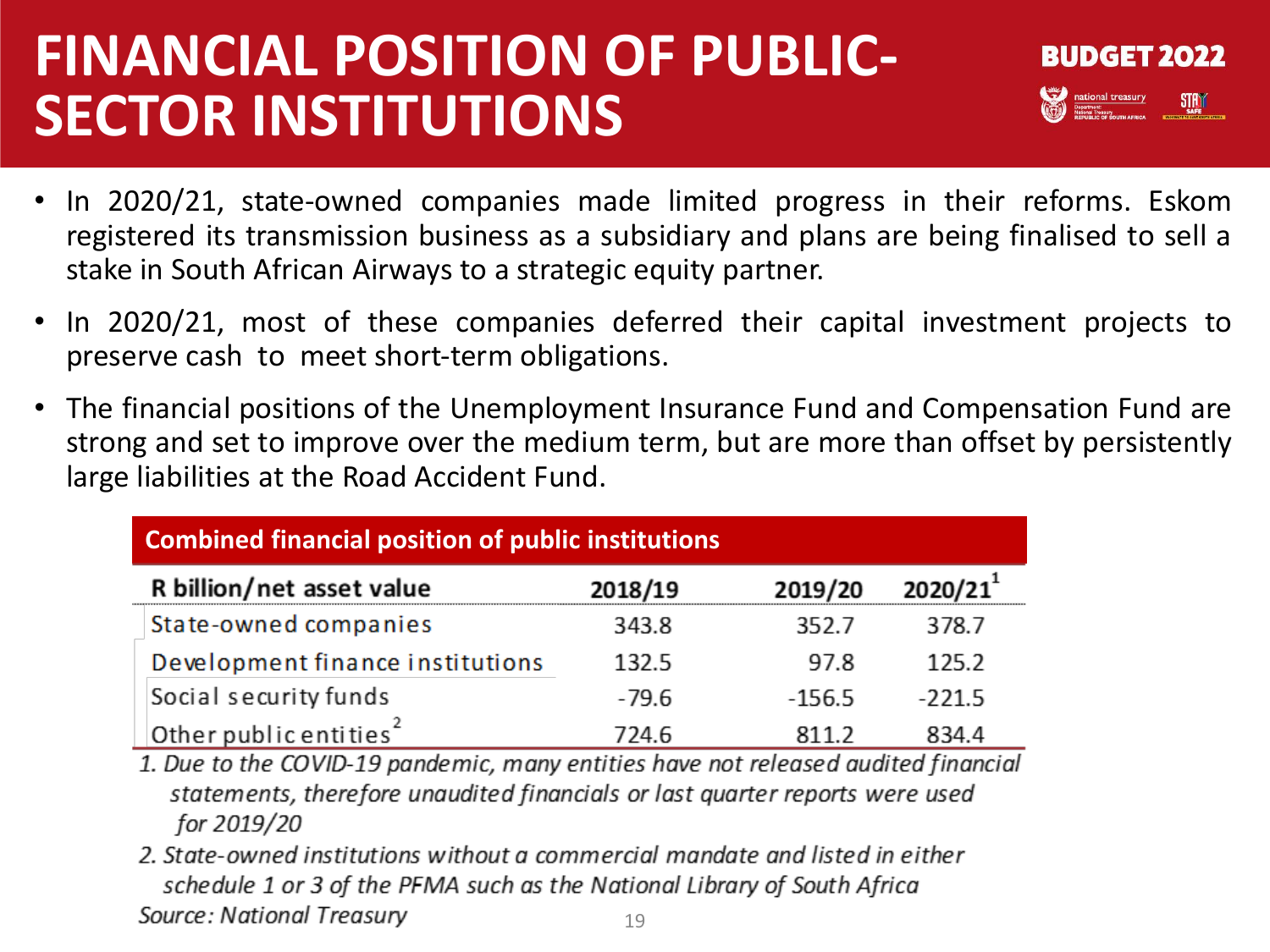**BUDGET 2022 Example 3** President treasury

The largest risk to the recovery in the public finances is a deterioration in GDP growth. Higher‐than‐expected global inflation could lead to higher global interest rates, affecting debt-service costs and the exchange rate. Other significant risks include:

- The weak financial position of several state‐owned companies that rely on government support to operate.
- A public-service wage agreement exceeding the rate of growth of the compensation budget. An adverse decision by the Constitutional Court in the case relating to the 2018 wage agreement could significantly increase compensation costs.
- Additional spending pressures from new spending programmes or the realisation of contingent liabilities would affect the sustainability of the public finances, and could require spending cuts elsewhere.
- Government's debt redemptions over the next five years will average about R150 billion per year. Additional debt financing could increase refinancing risk and result in higher associated costs.